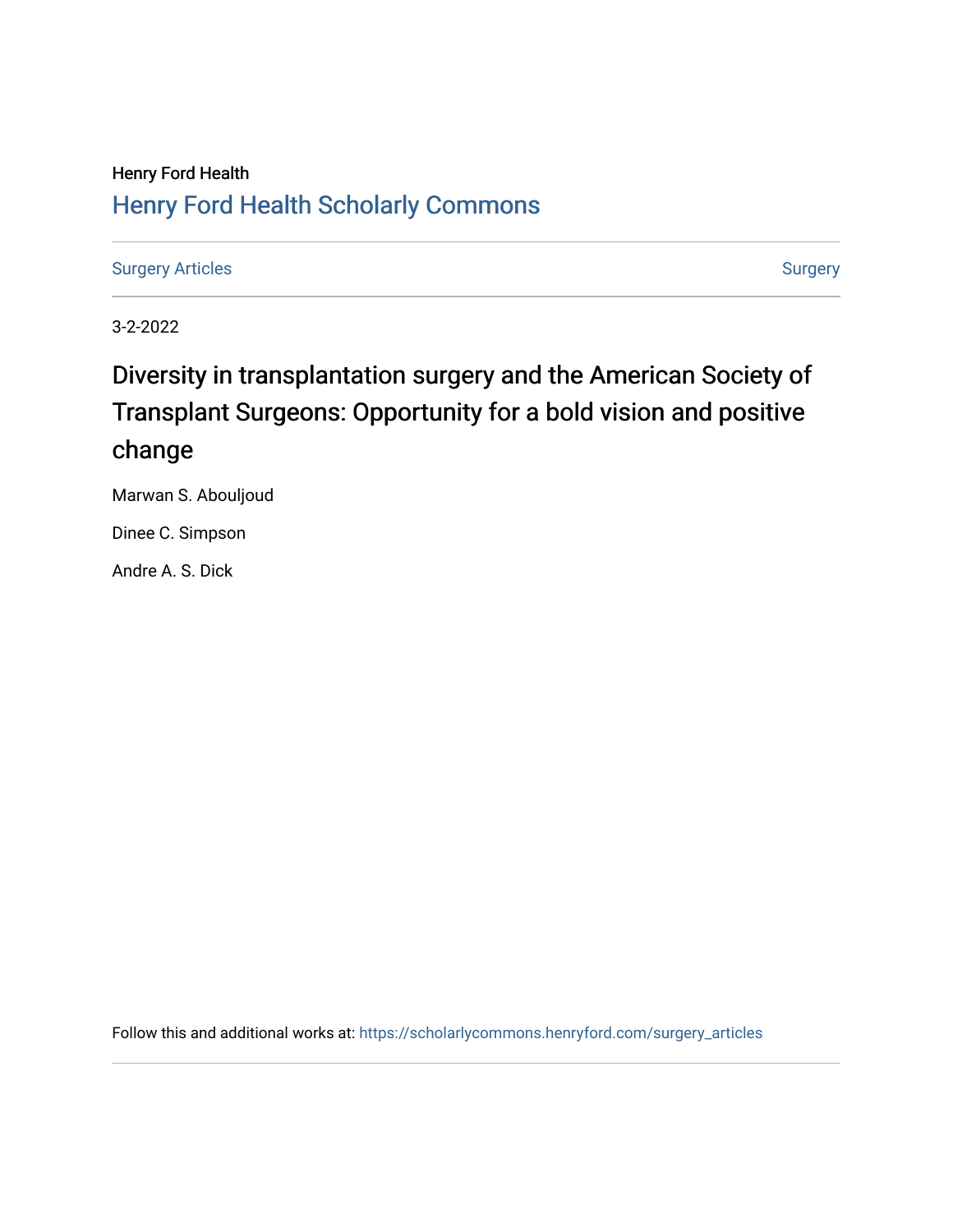## **ARTICLE IN PRESS**

[The American Journal of Surgery xxx \(xxxx\) xxx](https://doi.org/10.1016/j.amjsurg.2022.02.068)

<span id="page-1-0"></span>

Contents lists available at [ScienceDirect](www.sciencedirect.com/science/journal/00029610)

The American Journal of Surgery



journal homepage: [www.elsevier.com/locate/amjsurg](https://www.elsevier.com/locate/amjsurg) 

Editorial

Diversity in transplantation surgery and the American Society of Transplant Surgeons: Opportunity for a bold vision and positive change

ARTICLE INFO

The lack of diversity in medicine, and particularly the surgical community, has been a significant focus of study to advance our understanding of the current state and needed change and interventions. $1,2$ The literature is rife with demographic data and possible reasons for existing disparities in surgery and surgical leadership despite acknowledged benefits of a diverse and inclusive surgical workforce. Approaches to address this in academic departments have been well outlined, but the pace of change has been slow. $3$  This reflects the complex and multifactorial nature of this challenge and the inertia of progress. More importantly the need for intentionality and determination could not be more critical to institute bold initiatives that address all obstacles, set the course and desired outcomes, and continuously manage the surgical environment and culture that permit and encourage the development of a diverse and inclusive surgical workforce.

Leadership in surgery and transplantation, and other surgical specialty societies, continue to face the diversity challenge as fewer women and under-represented minorities rise to leadership roles. $2,4$  This is in the context of comparable academic credentials and skillsets needed to succeed in such roles. This may be due to fundamental issues facing women and under-represented minorities in surgery such as lack of senior role models, limited support for surgeons with families, a culture of personal sacrifice particularly of family time, lack of gender sensitive policies, and disparities in hiring and promotion.<sup>5</sup> That said, there remains a dearth of discussion/papers exploring such challenges through the lens of race. In the business literature, gender and race-based differences in negotiation styles have been known to impact career progression. Top tier academic institutional affiliation and sponsorship are key factors that help advance one's career in surgical and society leadership roles. This does not discount inherent biases toward women, racial/ethnic minorities, and international medical graduates. It is also evident that leadership development and creating a framework for a fair, inclusive and equitable advancement should be intentional and by design.

The makeup of the ASTS transplant surgeon workforce is in evolution; while there has been progress, racial and gender disparities

remain.<sup>6</sup> Recent data and demographics show continued increase in female surgeons (15.4%) which has been increasing steadily, but lower rates among Blacks (3.2%) and Hispanic surgeons (6.0%). A major challenge in understanding member demographics is that there are still a moderate percentage of members who have either opted out of replying to gender/gender orientation or race/ethnicity information, while 5.3% of surgeons decline to specify. Diversity in the ASTS leadership is also reflective of the diversity challenges discussed previously. There have been 2 female presidents since the founding of the society in 1974 (a 3rd is currently serving on the Executive Committee and will serve as President in 2025).

Participation among ASTS members in committees and task forces represents nearly 23% of active members, showing remarkable membership engagement. Recent data show that committee members are 55% White, 14% Asian, 10% Black/African American, 6% Hispanic or Latino and 13% Other/Unknown. Regarding gender, 14% are females and 35% males while 49% chose not to specify. Among committee leadership 12% are females and 44% are males with remaining choosing to opt out. ASTS council and executive leadership are represented by 22% female, 55% male, while the remaining chose to opt out.

Leadership in transplant surgery programs has been summarized by Choubey et al. $<sup>4</sup>$  and the authors highlight the challenge with collecting</sup> accurate demographic data. We applaud the authors for studying this issue and opening the dialogue on disparities in transplant surgery leadership. Importantly, the authors show continued male predominance among surgical program leadership while female led programs had comparable patient outcomes. The latter fact is important, though transplantation is a complex inter-disciplinary team effort with multiple co-dependencies within as well as beyond the individual surgical director control.

The ASTS has recognized the diversity challenge and in 2015 leadership outlined diversity as one of six core values that guide the Society and operational framework.<sup>7</sup> This has led subsequently to the formation of a Diversity Issues Committee that recently evolved into the Diversity Equity and Inclusion Committee (DEI); this committee assures balanced

*Abbreviations:* ASTS, American Society of Transplant Surgeons; BAR, Boldly Against Racism; DEI, Diversity Equity and Inclusion.

Available online 2 March 2022 0002-9610/© 2022 Elsevier Inc. All rights reserved. <https://doi.org/10.1016/j.amjsurg.2022.02.068> Received 26 February 2022; Accepted 28 February 2022

Please cite this article as: Marwan S. Abouljoud, *The American Journal of Surgery*, https://doi.org/10.1016/j.amjsurg.2022.02.068